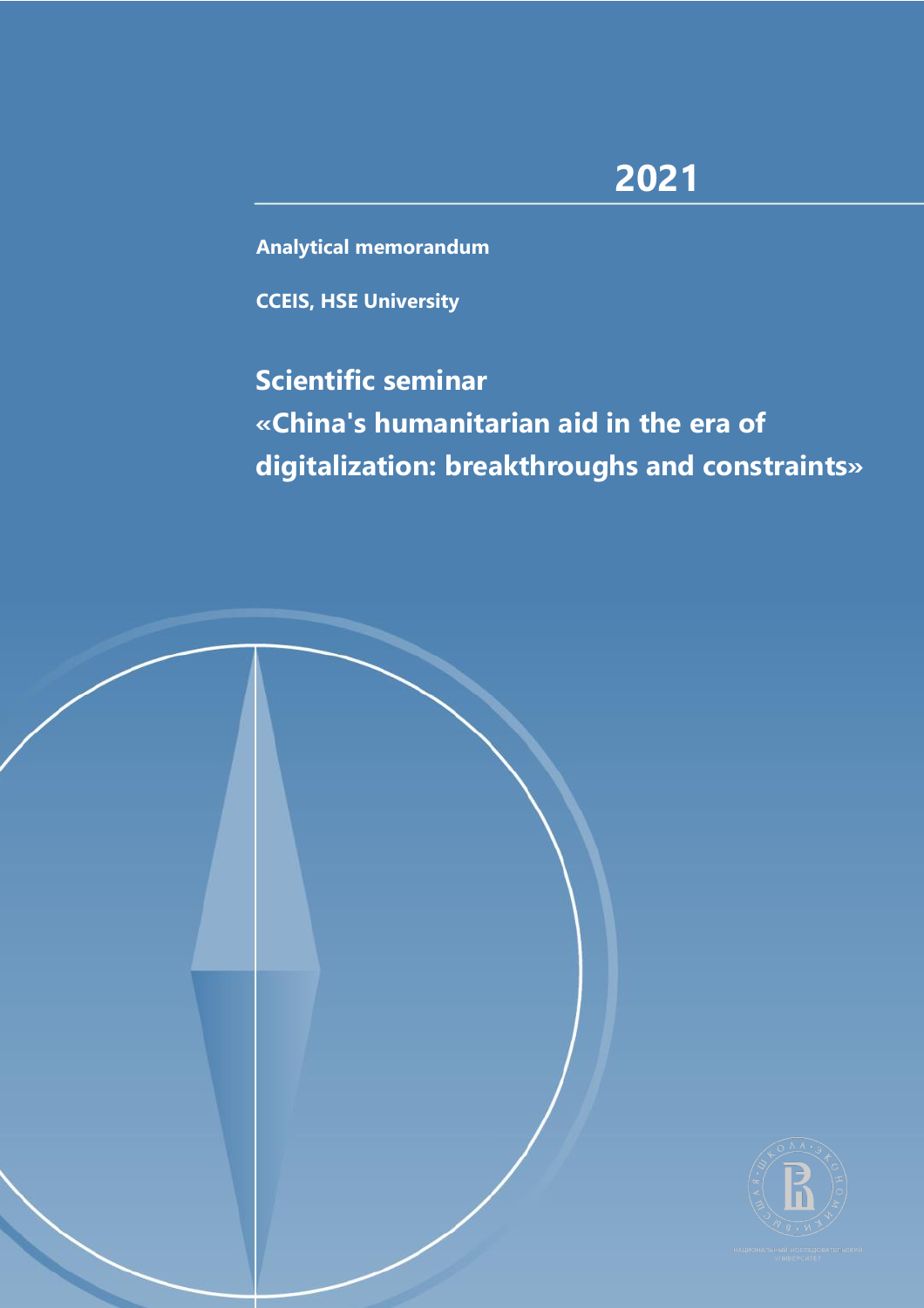«China's humanitarian aid in the era of digitalization: breakthroughs and constraints»

*On December 9, the Centre for Comprehensive European and International Studies (CCEIS) and the Faculty of World Economy and International Affairs at the HSE University held the 11th scientific humanitarian seminar. It focused on new trends in China's humanitarian aid, including the introduction of digital technologies.*

*Zhang Denghua, Research Fellow at the Coral Bell School of Asia Pacific Affairs at the Australian National University, made a presentation on the stages of development of China's humanitarian aid with a focus on differences between the approaches of China and traditional donors and new trends, namely an increase in the volume of aid provided, the growing involvement of non-state actors, China's participation in trilateral cooperation, and the impact of COVID-19.*

*Veronika Smirnova and Alexandra Yankova, Research Assistants at the CCEIS, presented a report on the use of digital technologies in China's humanitarian aid, including cases of participation of private companies and scientific and educational institutions, and the ethical aspect of the digitalization of the humanitarian sphere.*

*The panelists also discussed the role of humanitarian aid in promoting China's positive image in the world, the prospects for the participation of non-state actors, and performance criteria of the provision of aid.*

*The moderator was Anastasia Pyatachkova, Deputy Head of the Asia-Pacific Sector of the CCEIS, Academic Supervisor of the Programme "International Relations" at the HSE University.*

*The discussant was Lina Gong, Research Fellow at the Centre for Non-Traditional Security Studies at S. Rajaratnam School of International Studies, Nanyang Technological University, Singapore.*

2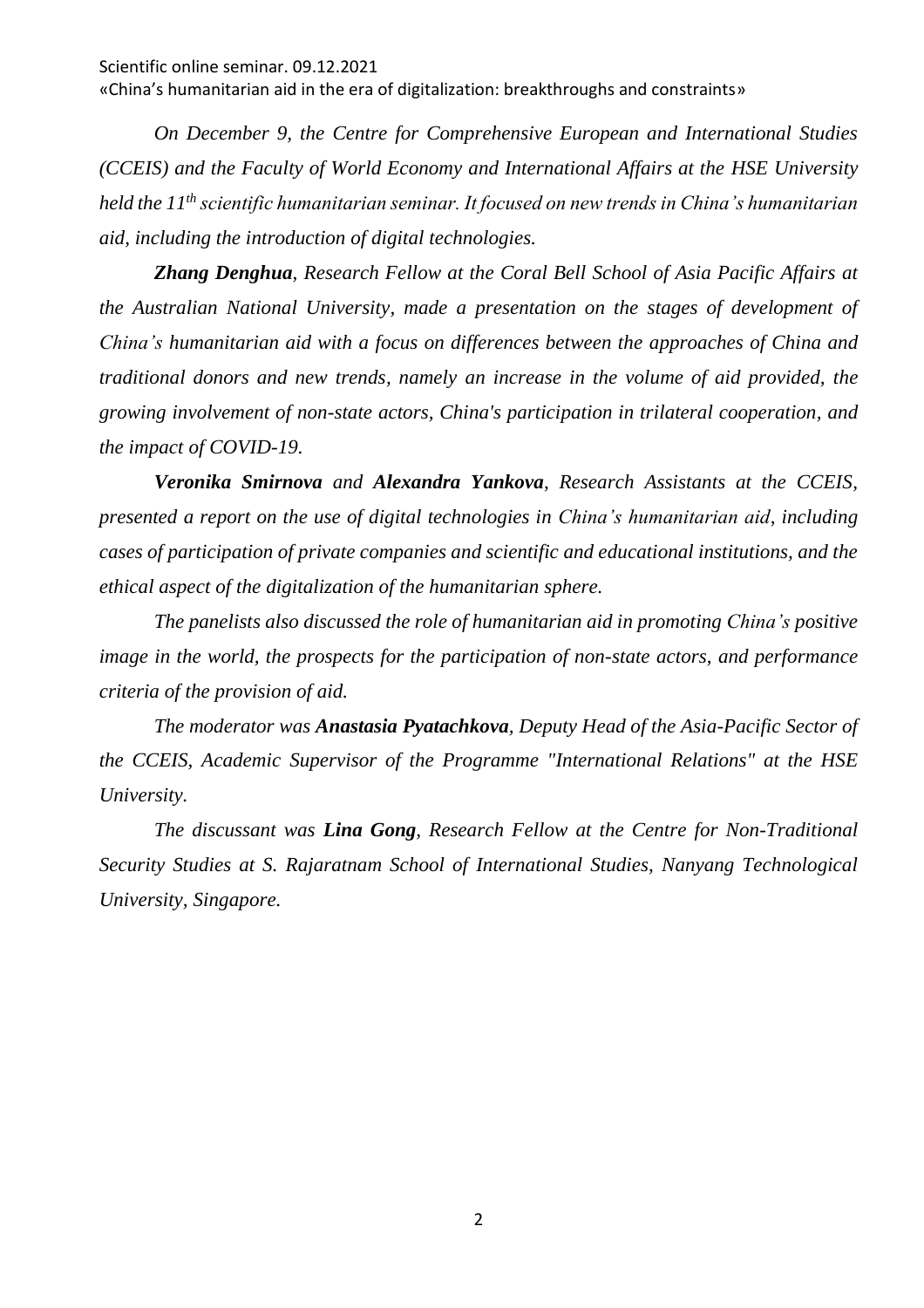«China's humanitarian aid in the era of digitalization: breakthroughs and constraints»

## **I. China's humanitarian aid: Stages of development and specific features**

The history of the development of China's foreign aid may be divided into the following periods:

1. 1950-1978: ideologically based aid;

2. 1978-1999: aid to ensure domestic economic development;

3. Since 2000: aid to build a positive international image.

China established the coordination system on emergency humanitarian aid in 2004. In December 2004, the devastating tsunami hit the Indian Ocean and China provided significant assistance to the affected countries. Many institutions are involved in the operation of the system, including the newly established China International Development Cooperation Agency (CIDCA), the People's Liberation Army of China, the Ministry of Foreign Affairs, the Ministry of Finance, the Ministry of Health, the Earthquake Administration, the Civil Aviation Administration. In recent years, the Chinese NGOs have also become more active.

In the period 2009-2018, China provided most of humanitarian aid (50.7%) on a bilateral basis. The most frequent aid was in the event of food crises, health crises, and natural disasters. At the same time, China cautiously provided aid to countries in a state of social crisis so that its actions were not perceived as interference in the internal affairs by partner countries. At the same time, 33.3% of aid was channeled through the UN agencies, which indicates the growing importance of this partner to China.

China has become an important supplier of humanitarian aid but its volume is much lower than that of traditional donors, including in the Asia-Pacific. At the same time, the specific features of the Chinese approach may provide new opportunities and address the challenges facing international humanitarian assistance. Among the main features:

- − Localization: China focuses on the government to government approach. On the one hand, this allows to provide timely assistance to the recipient country, however, on the other hand, may limit the opportunities for interaction with NGOs and civil society organizations.
- − Humanitarian-development nexus: China prioritizes development aid to reduce humanitarian needs. Infrastructure development also facilitates the delivery of humanitarian aid to remote areas in partner countries as well as links the communities and improves the access to markets during and after disasters.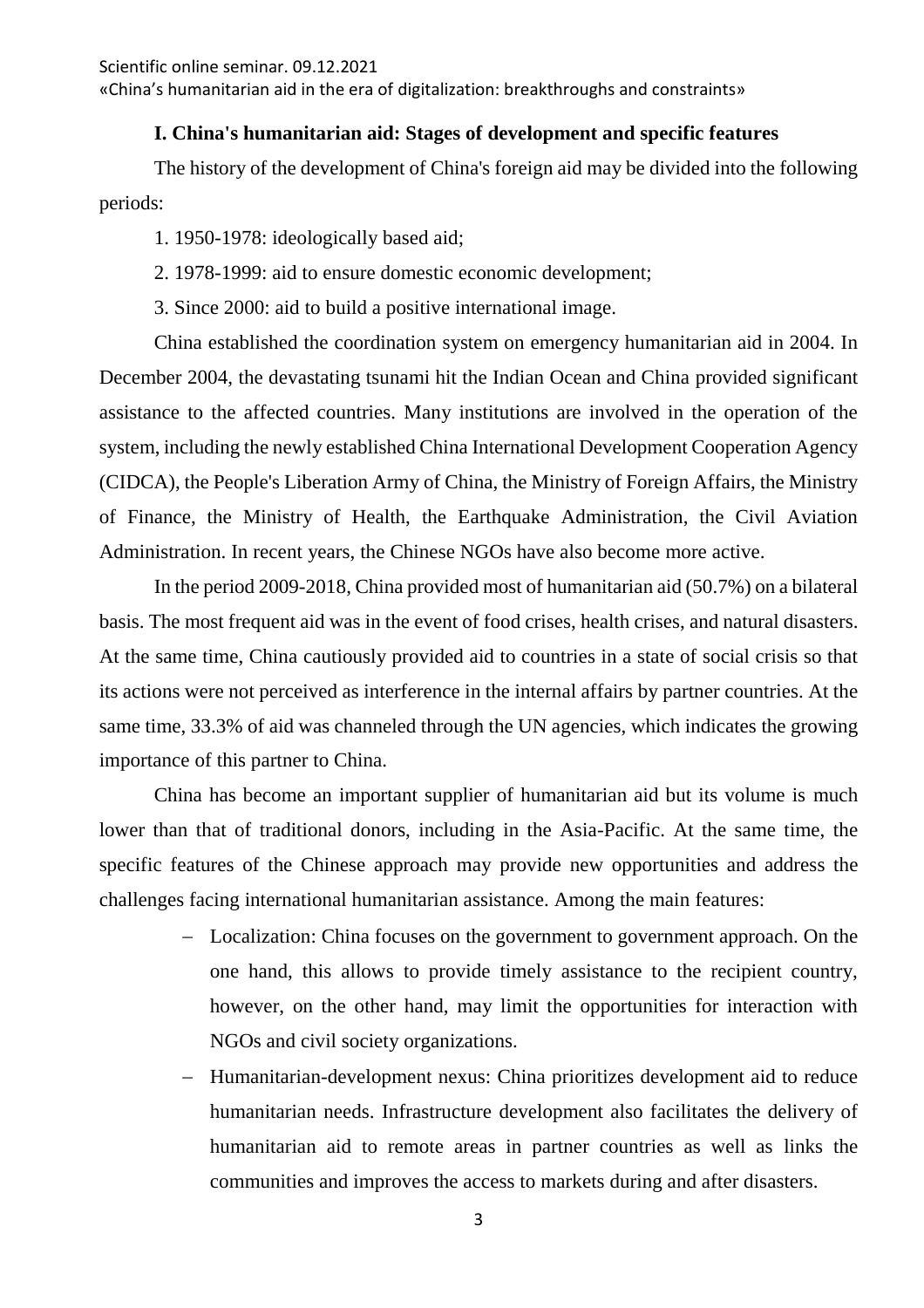«China's humanitarian aid in the era of digitalization: breakthroughs and constraints»

### **II. Humanitarian aid to promote China's positive image**

In April 2018, China established a new aid delivery agency, namely CIDCA. Its foundation confirms China's intention to use foreign aid, including its humanitarian component, to support China's major power diplomacy and to promote the Belt and Road initiative.

During the COVID-19 period, China's aid policy focused on several directions. Primarily, China provided grants and in-kind donations, including medicines and vaccines. The second direction is related to the development of online communication during the COVID-19. China actively participated in online meetings with partners, among which was the Second Vice Ministers' Special Meeting on COVID-19 between China and Pacific Island Countries. The third direction was the work of the Chinese ambassadors with the media on the ground to highlight both the success of the fight against the virus inside China and to confirm the readiness to provide assistance to partner countries. At the same time, the Chinese government took a "whole-of-government approach": the Chinese overseas, medical teams, and Chinese companies were also involved in the Chinese COVID-19 diplomacy.

#### **III. China's interaction with traditional donors**

The aim to build a positive international image of a responsible power has influenced the formats for providing humanitarian assistance. In the past 10 years, China has begun to engage in a trilateral cooperation format, within which it interacts with a traditional donor or the UN agency and a recipient country. Specific cases include the China-Malawi-UNDP Disaster Management and Risk Reduction Project and the Australia-China-Papua New Guinea Trilateral Malaria Project.

The Chinese government is still testing trilateral cooperation as a format for providing humanitarian assistance and is selective in its choice of partners. At the same time, the growing geostrategic rivalry makes it more difficult for China to cooperate with traditional donors. Therefore, it increasingly focuses on engaging with еру UN agencies and other multilateral agencies to provide humanitarian assistance. For China, this is a new direction with great potential.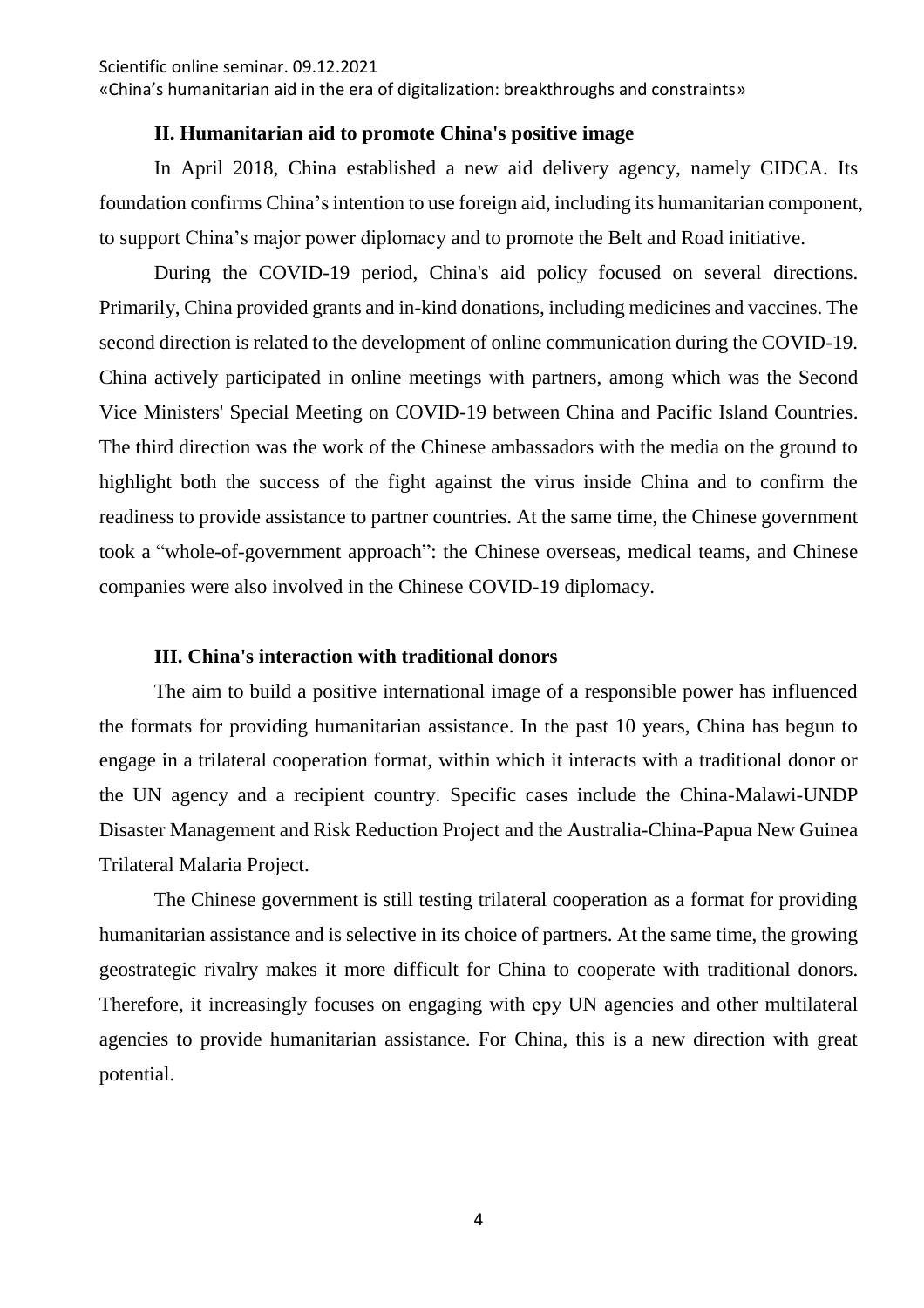«China's humanitarian aid in the era of digitalization: breakthroughs and constraints»

#### **IV. Digital innovation in China's humanitarian aid**

One of the key drivers of changes in the humanitarian sphere is the development of digital technologies. there have been established separate multilateral formats, including the UN initiative on the use of Big Data and AI for humanitarian purposes Global Pulse. The digital agenda also becomes part of national aid strategies. In some areas, there are being developed ethical standards to protect personal data, which is often equal to saving life in the humanitarian field.

On January 10 2021, China published the White Paper "International Development Cooperation in a New Era". It devotes a separate chapter to emergency humanitarian assistance, which describes China's participation in a number of joint projects utilizing monitoring systems to predict natural disasters and UAVs.

Though the White Paper does not contain a specific part covering the issue of digital innovations, China steadily builds up its tech capabilities, which may be utilized for its humanitarian assistance. AI development appears to be the main focus. For example, China has set a goal to become the world leader in the field by 2030. In September 2021, China also issued the AI Code of Ethics emphasizing the 'power of decision' of humans over machines, which is in line with humanitarian agencies' adherence to preserving the human-centered humanitarian processes. China's strategy of Military-Civil Fusion is also a driver for innovation introduction as it also advances the development of Big Data and AI, and UAVs.

Along with this, a feature of the digital age is that most of the innovation comes from the private sector. Among the cases of the Chinese companies' involvement are:

- − Alibaba Cloud cooperation with the World Food Program to develop World Hunger LIVE (an online map that tracks and predicts food security indicators in near-real time);
- initiatives by the leading Chinese civilian UAV manufacturer DJI to promote the idea of "Drones for Good", including the map that tracks UAV rescues, sponsorship for humanitarian awards, and cooperation with foreign public security services) and its participation in the Crisis Mapping in Nepal after the 2015 earthquake.

At the same time, the participation of the academic community is also increasing: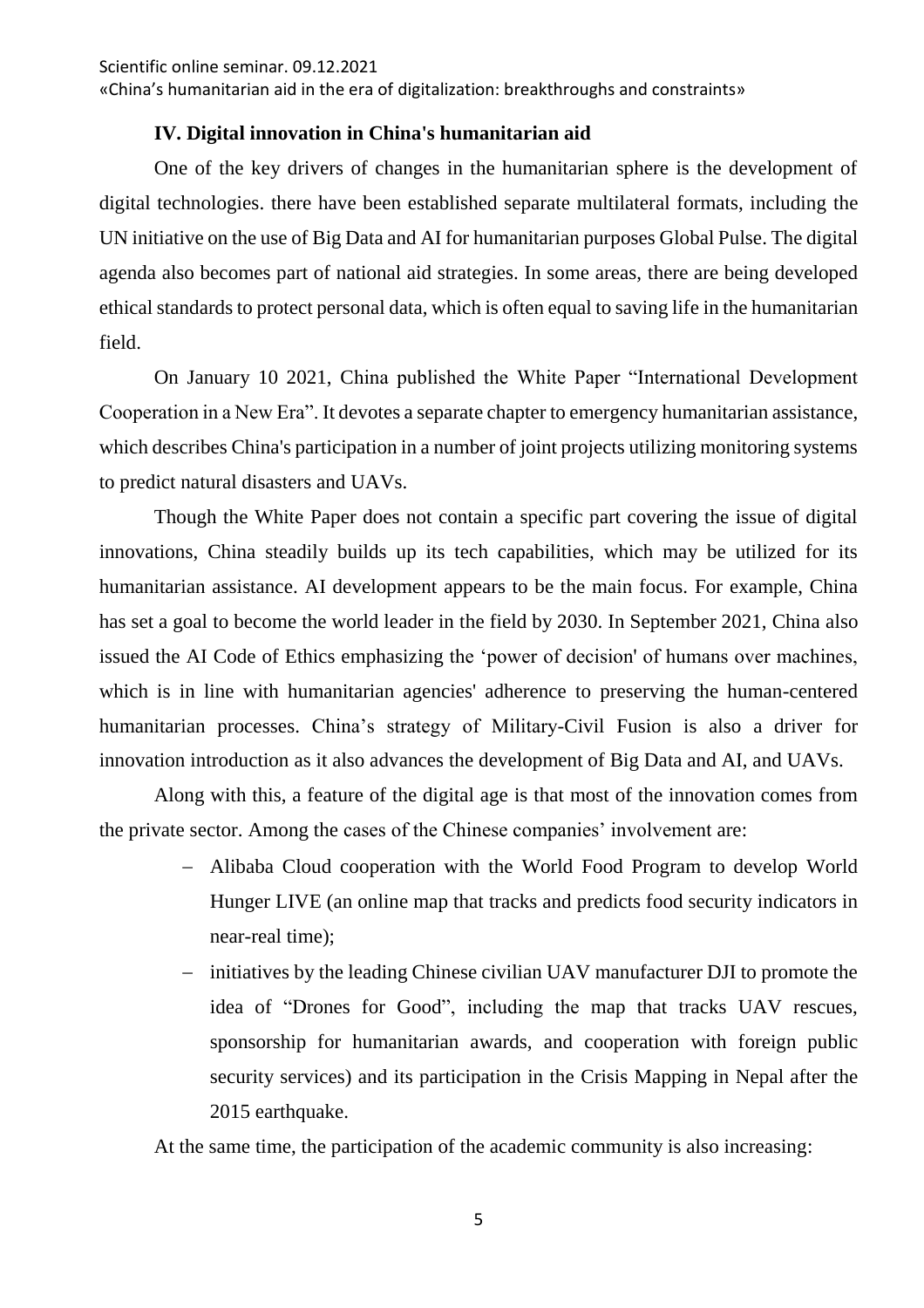«China's humanitarian aid in the era of digitalization: breakthroughs and constraints»

- In September 2021, the world's first International Research Center of Big Data for Sustainable Development Goals was opened in Beijing. The Centre has already established a comprehensive display and cross-integration global monitoring and evaluation system providing the relevant UN agencies and member states with data sharing, technological assistance and decision-making support.
- − In 2016, Tsinghua University and UNICEF announced a partnership to leverage innovation and technology to help children, including the foundation of the Global Innovation Centre for Children.

While digital technologies provide China with new opportunities in terms of aid delivery, this also raises the issue of personal data protection. Weak regulation on data collection in China, on the one hand, allows the Chinese Internet industry to accumulate a huge amount of user data and data necessary for AI research, but, on the other hand, raises concerns among the international community. In 2021, the Chinese Law on the Protection of Personal Information and Data Security entered into force, which is a good example on how China tries to follow the global trend on data protection.

#### **V. How to evaluate performance criteria of aid?**

The panelists noted that humanitarian assistance issues are often viewed from the perspective of donor countries. It is necessary to pay more attention to the discussion of recipient countries, their genuine needs, reactions to foreign aid programs, including humanitarian assistance, the issue of building effective communication necessary for understanding their needs.